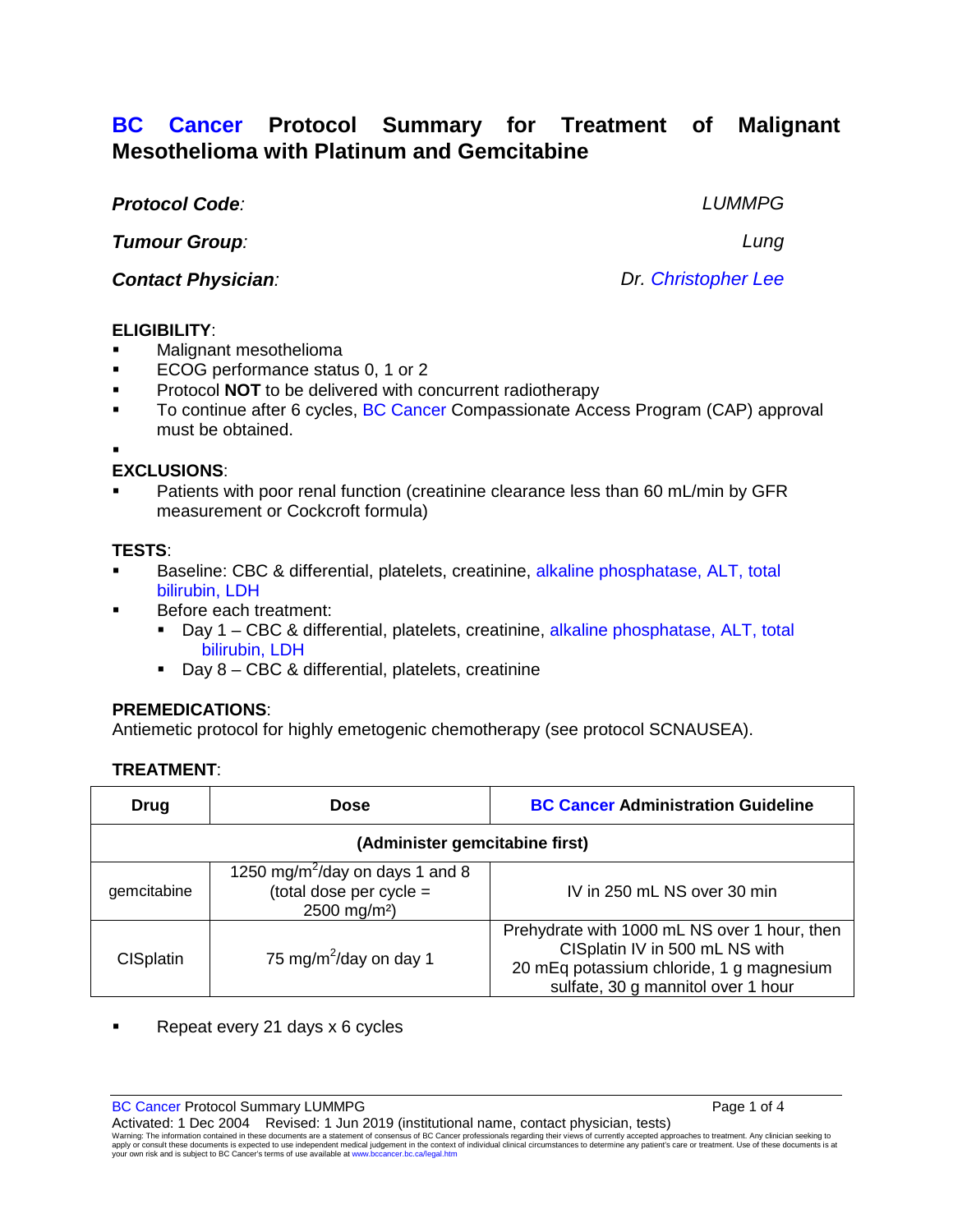### **DOSE MODIFICATIONS**:

#### 1. **Hematology**:

#### **For gemcitabine day 1 of each cycle**

| ANC $(x 10^9/L)$             |     | Platelets (x $10^9$ /L)      | <b>Dose</b> |
|------------------------------|-----|------------------------------|-------------|
| greater than or equal to 1.0 | and | greater than or equal to 100 | 100%        |
| $0.5$ to less than $1.0$     | or  | 75 to less than 100          | 75%         |
| less than 0.5                | or  | less than 75                 | Delay*      |
| *Platinum also delayed       |     |                              |             |

### **For gemcitabine day 8 of each cycle**

| ANC $(x 10^9/L)$                                                 |     | Platelets (x $10^9$ /L)      | Dose** |
|------------------------------------------------------------------|-----|------------------------------|--------|
| greater than or equal to 1.0                                     | and | greater than or equal to 100 | 100%   |
| $0.5$ to less than 1.0                                           | or  | 75 to less than 100          | 75%    |
| less than 0.5<br>less than 75<br>Omit<br>or                      |     |                              |        |
| **Dose adjustment only for the day of treatment the CBC is drawn |     |                              |        |

### 2. **Renal Dysfunction**:

| <b>Calculated Cr Clearance</b><br>(mL/min) | <b>CISplatin dose</b>                                                                         | Gemcitabine dose |
|--------------------------------------------|-----------------------------------------------------------------------------------------------|------------------|
| greater than or equal to 60                | 100%                                                                                          | 100%             |
| 45 to less than 60                         | 80% CISplatin or go to CARBOplatin option<br>(same prehydration as 75 mg/m <sup>2</sup> dose) | 100%             |
| less than 45                               | Hold CISplatin or delay with additional IV<br>fluids or go to CARBOplatin option              | 75%              |
| less than 30                               | Omit                                                                                          | Omit             |

BC Cancer Protocol Summary LUMMPG **Page 2 of 4** and 2 of 4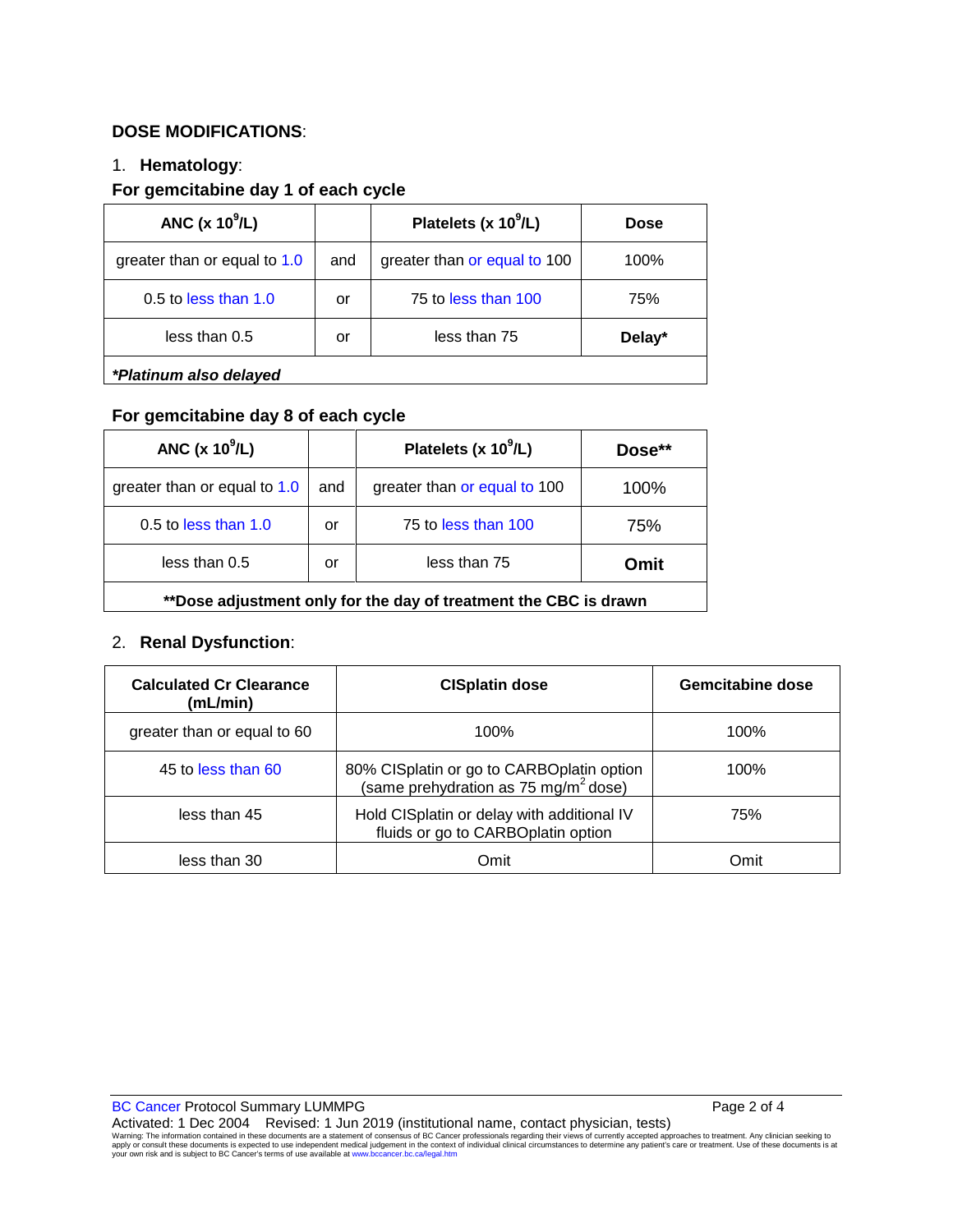### 3. **Other Toxicities**: for gemcitabine only

| Grade | <b>Stomatitis</b>                                    | <b>Diarrhea</b>                                                                                                     | <b>Dose</b>                                         |
|-------|------------------------------------------------------|---------------------------------------------------------------------------------------------------------------------|-----------------------------------------------------|
|       | Painless ulcers, erythema or<br>mild soreness        | Increase of 2 to 3 stools/day                                                                                       | 100%                                                |
| 2     | Painful erythema, edema, or<br>ulcers but can eat    | Increase of 4 to 6 stools, or<br>nocturnal stools                                                                   | Omit until toxicity resolved<br>then resume at 100% |
| 3     | Painful erythema, edema, or<br>ulcers and cannot eat | Increase of 7 to 9 stools/day or<br>incontinence, malabsorption                                                     | Omit until toxicity resolved<br>then resume at 75%  |
|       | Mucosal necrosis, requires<br>parenteral support     | Increase of greater than or<br>equal to 10 stools/day or<br>grossly bloody diarrhea<br>requiring parenteral support | Omit until toxicity resolved<br>then resume at 50%  |

### **Alternatively, CARBOplatin may be used instead of CISplatin:**

| <b>DRUG</b>                                                                                                         | <b>DOSE</b>                                                             | <b>BC Cancer Administration</b><br><b>Guidelines</b> |  |  |
|---------------------------------------------------------------------------------------------------------------------|-------------------------------------------------------------------------|------------------------------------------------------|--|--|
| <b>CARBOplatin</b>                                                                                                  | AUC 5 or 6 on DAY 1<br>Dose = $AUC^{\dagger}$ x (GFR <sup>*</sup> + 25) | IV in 250mL NS over 30 minutes.                      |  |  |
| When CARBOplatin is used, gemcitabine dose should be reduced:                                                       |                                                                         |                                                      |  |  |
| 1000 mg/m <sup>2</sup> /day on days 1 and 8<br>(total dose per cycle<br>gemcitabine<br>$= 2000$ mg/m <sup>2</sup> ) |                                                                         | IV in 250 mL NS over 30 min                          |  |  |

†determined at discretion of the attending medical oncologist

Repeat every 21 days x 6 cycles

\*GFR may be determined by nuclear renogram or estimated by the Cockcroft formula, at the discretion of the attending physician:

$$
GFR = \frac{N \times (140 \text{-age in years}) \times wt (kg)}{\text{serum creationine (micromol/L)}}
$$
 N = 1.04 (women) or 1.23 (men)

The estimated GFR should be capped at 125 mL/min when it is used to calculate the initial CARBOplatin dose. When a nuclear renogram is available, this clearance would take precedence.

### **PRECAUTIONS**:

- 1. **Neutropenia**: Fever or other evidence of infection must be assessed promptly and treated aggressively.
- 2. **Renal Toxicity**: Nephrotoxicity is common with CISplatin. Encourage oral hydration. Avoid nephrotoxic drugs such as aminoglycoside antibiotics. Irreversible renal failure associated with hemolytic uremic syndrome may occur (rare) with gemcitabine. Use caution with preexisting renal dysfunction.
- 3. **Pulmonary Toxicity**: Acute shortness of breath may occur. Discontinue treatment if druginduced pneumonitis is suspected.

BC Cancer Protocol Summary LUMMPG **Page 3 of 4**  $\blacksquare$ 

Activated: 1 Dec 2004 Revised: 1 Jun 2019 (institutional name, contact physician, tests) Warning: The information contained in these documents are a statement of consensus of BC Cancer professionals regarding their views of currently accepted approaches to treatment. Any clinician seeking to<br>apply or consult t